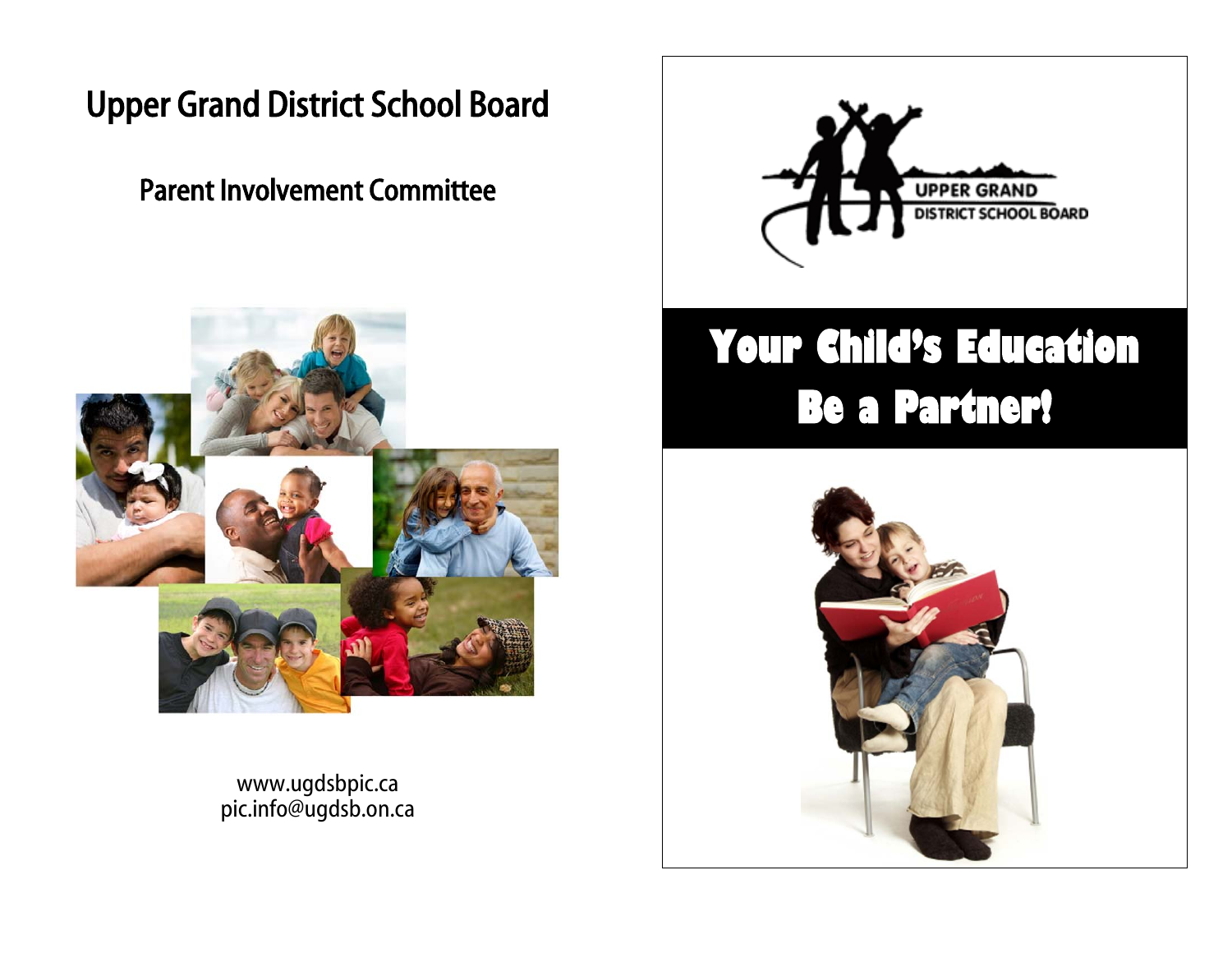### The Power of Partnership

Students want to succeed in school and to do that, they need guidance, support and encouragement from their parents, teachers and community. The Parent Involvement Committee recognizes the importance of these relationships and is committed to developing and supporting strategies that will enable healthy partnerships to flourish.

## **BE A PARTNER. FEEL THE POWER.**



Upper Grand District School Board 500 Victoria Road North Guelph, Ontario N1E 6K2 www.ugdsbPic.ca

*This brochure has been adapted and produced by the UGDSB PIC with permission from the Ottawa Carlton District School Board PIC.*

### Parent Involvement Committee (PIC)

#### The Power of Parent Involvement

You Can Make a Difference. As a parent, you are the most important influence in your child's life. When it comes to formal education, you play a key role in your student's success. Through positive perceptions and direct support, you validate the importance of education. In turn, your child interprets and adopts this value. When you get involved in your child's education, everyone wins. Your child benefits as you build important relationships with the people and resources in your community. Most significantly, you inspire your child to learn and build the confidence and self-esteem that he or she needs to be successful.

Policy to Support Parent Involvement. The Ministry of Education recognizes the vital role that parents play in their child's education and in the success of schools. The Parent Involvement Committee has been formed in order to support, encourage and enhance meaningful parental involvement in schools and across the Board. This includes outreach to parents who find involvement more challenging due to language, recent immigration, financial challenges, newness to the system and other factors.

The UGDSB Parent Involvement Committee. Chaired by a parent, the Parent Involvement Committee (PIC) is made up of parents, trustees and Board staff who work together to facilitate ways of involving parents more fully. Parent representation from the various geographic areas of the UGDSB and from both the elementary and secondary panels reflect the diversity of schools.

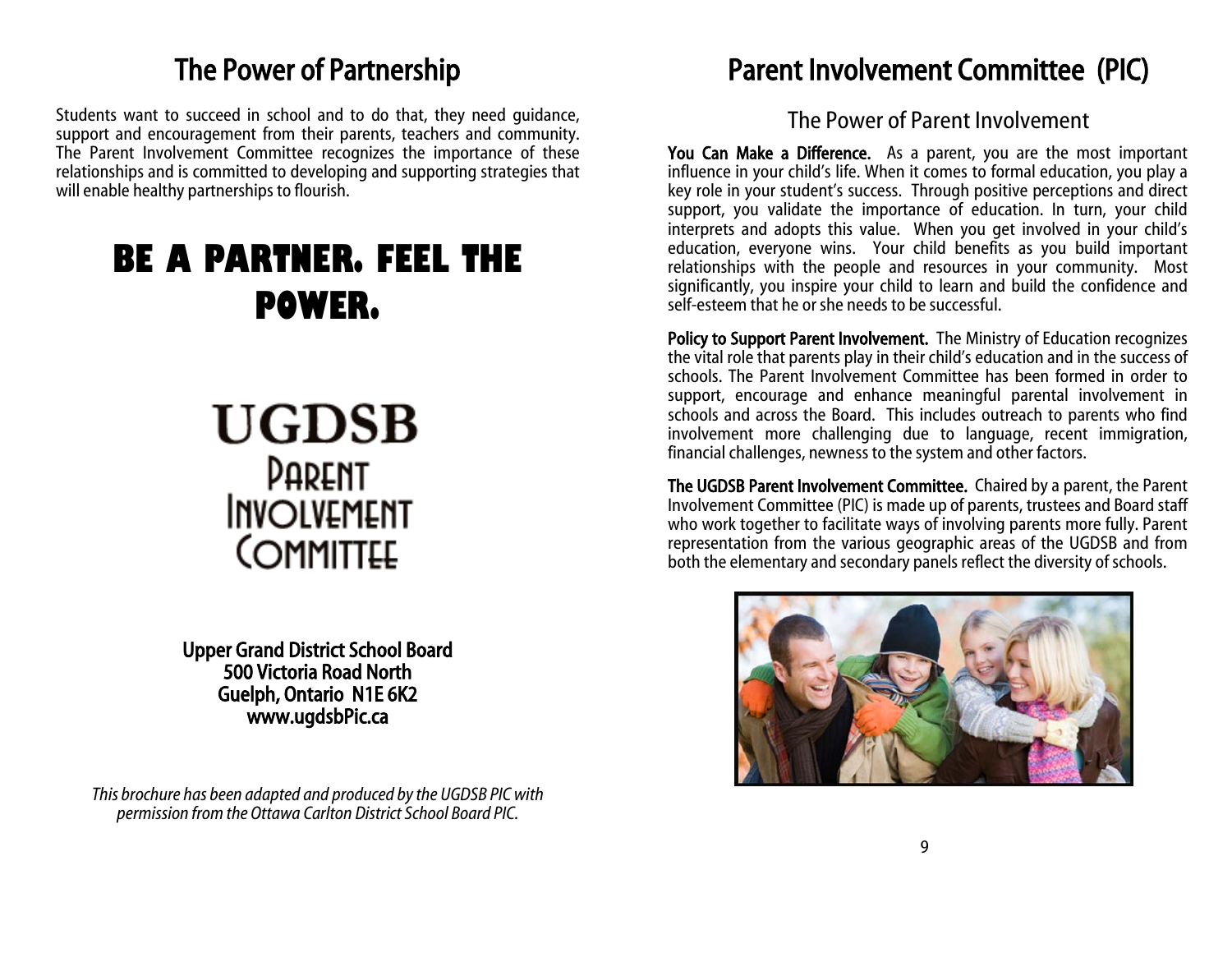## Parent Involvement Committee (PIC)

The Parent Involvement Committee of the Upper Grand District School Board looks for positive ways to involve the entire school community to support student success. The PIC works:

- to facilitate ways of involving parents more fully in the education of their children
- to support parent engagement
- to represent and provide a parent voice at the board level
- to increase communications with parents and the broader community
- to be a point of resource for School Councils and parents
- to provide opportunities for parents to develop useful skills to support their students



#### What to Expect

Throughout the school year, the Parent Involvement Committee (PIC) will send out information through the First Class electronic communications system. School Chairs can expect to receive media releases, consultation requests, workshop invitations, newsletters, etc. The PIC website will provide important updates, PRO grant information, success stories and tips for School Councils. Visit the PIC website at www.ugdsbPic.ca. Questions can be directed to pic.info@ugdsb.on.ca

## YOUR CHILD'S EDUCATION – BE A PARTNER!

#### How can I help my child be successful at school?

Helping your child reach his or her full potential at school begins by being actively involved in your child's learning – at home, in the school and in the community. By being involved, you encourage good learning habits and support your child in making choices about his or her future.

#### What can I do at home?

Learning starts in the home. As a parent, you are the most important influence in your child's life and when it comes to formal education, you play a key role in student success. One of the best ways to ensure students' success at school is to READ, in any language and at any age to your child. You can also help by talking to your child about his or her day, helping to create homework routines and by ensuring that your child is prepared for school each day. Being well rested, properly dressed and having nutritious food allows your student to be ready for a busy day.

Getting involved can be challenging and difficult. Work and family responsibilities often conflict with school hours. Language, transportation, cultural and financial issues can also be barriers, but by communicating with your school's principal and your child's teacher, every parent can find a level of involvement that will work!

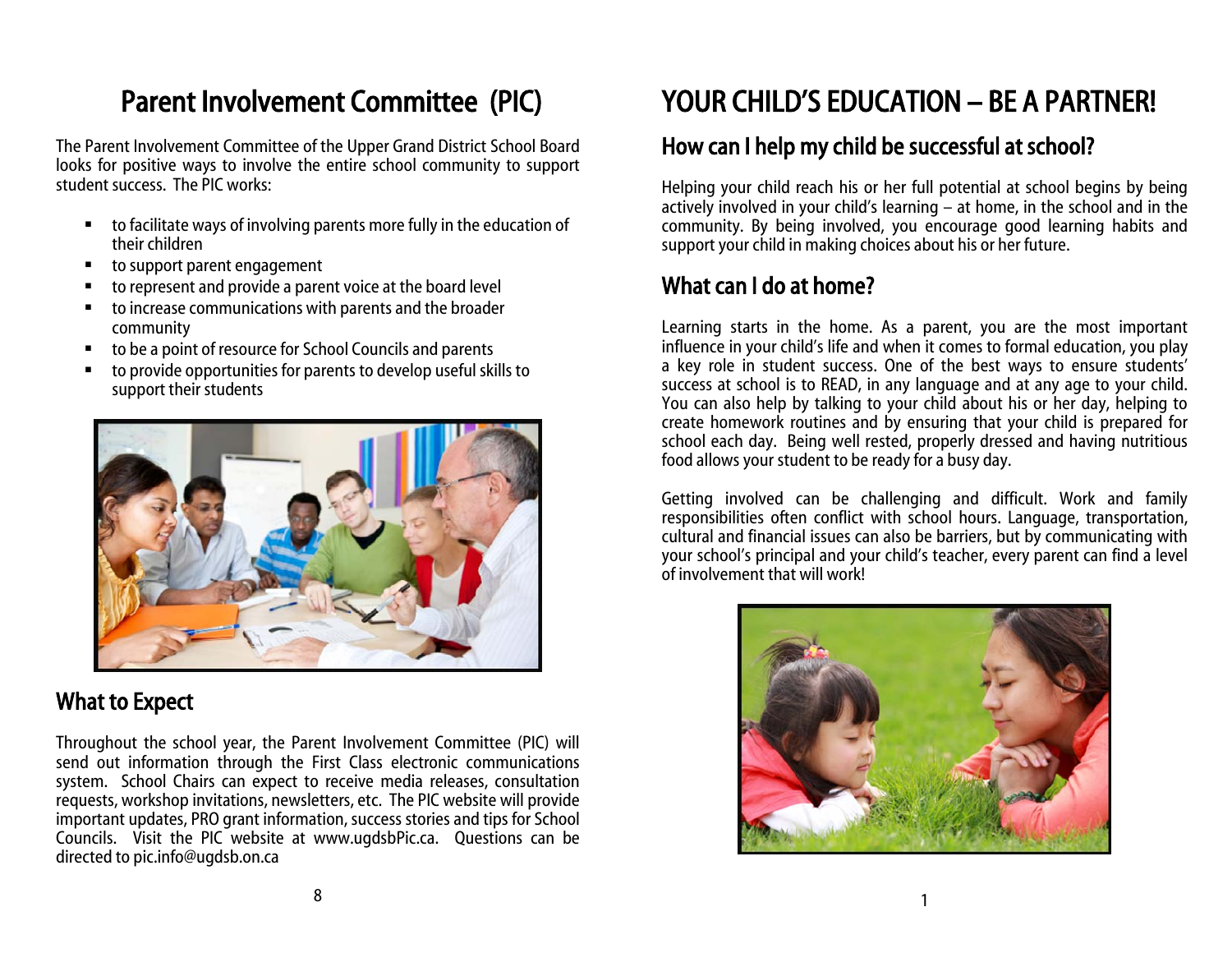#### OPPORTUNITIES AT HOME

#### At home, if you have …

#### A few minutes:

- Help your child develop routines to get ready for school
- Ensure your child starts the day with a nutritious breakfast.
- Ask your child each day what happened in the classroom and on the playground.
- Connect with your school principal and your child's teachers  $-$  in person, by telephone or even email.
- Visit your school's website for an update on recent and upcoming activities.
- Read your school and classroom newsletters.
- Read with or to your child everyday in any language.
- Review your child's planner and check for important notes.

#### A few hours:

- Help your child with homework by providing a quiet place, by answering general questions and by asking your child to explain what he or she is learning.
- Talk to your child about current affairs and encourage him or her to read local newspapers and magazines.
- Volunteer in your child's classroom or other areas of the school.

#### A day:

- **UI** Visit a museum or attend a concert; see a live play.
- Encourage active learning through outdoor play and board games.
- Build something or cook a meal together.
- Clean out your cupboards and donate books or toys to the school. Check with the Principal and teachers for a list of what is needed first.

#### A few days or evenings:

Work with a community organization to host a special event.

#### Once a month:

- Offer to provide transportation for other parents to get to meetings.
- Organize a car pool.
- Offer to write articles about your school's activities for the school newsletter or even the local paper.

#### A season:

- Coach a local team or club.
- Participate in keeping your school's yard safe and green: planting trees, gardening, maintaining play equipment, building and maintaining neighbourhood ice rinks.

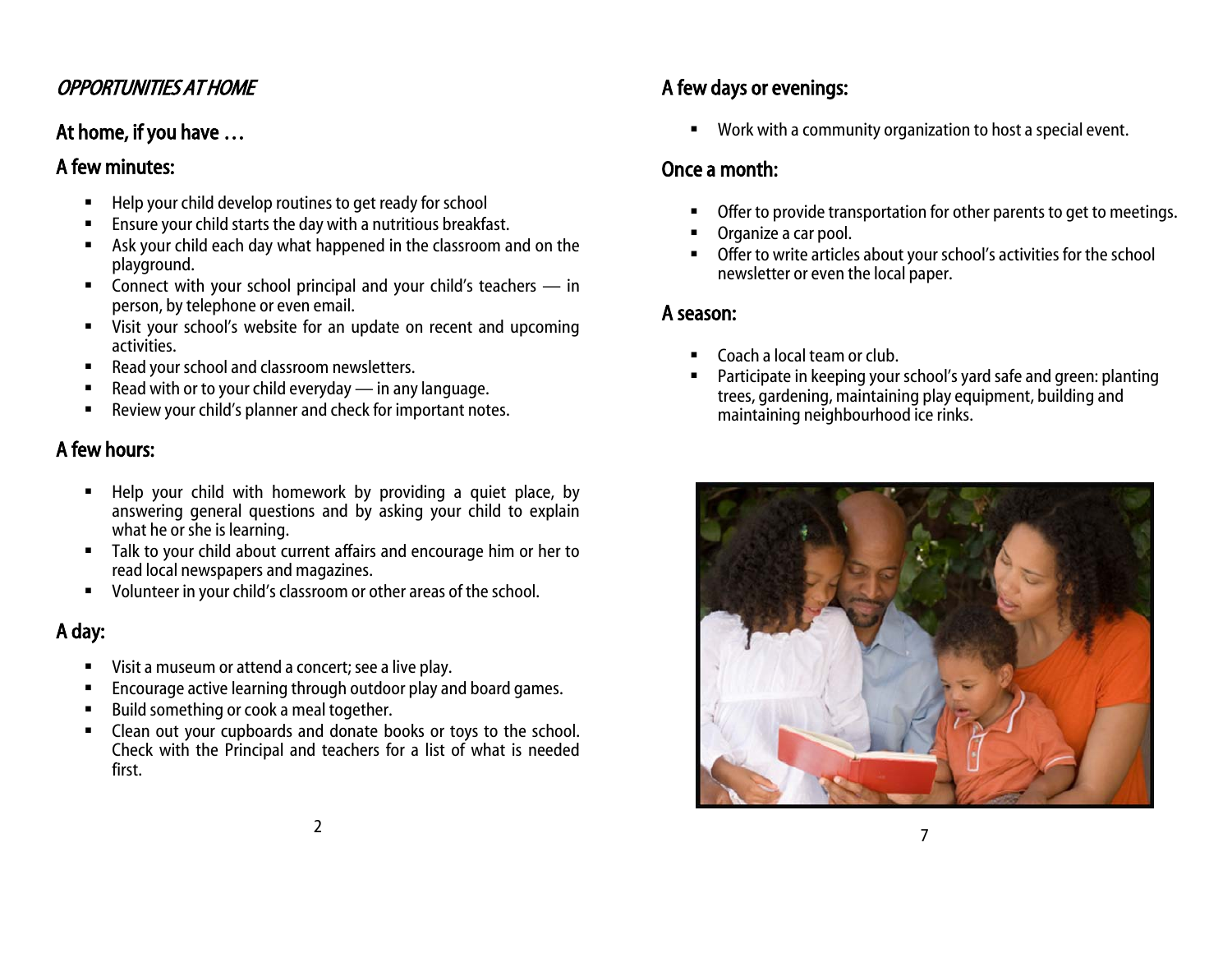#### OPPORTUNITIES IN YOUR COMMUNITY:

#### In the community, if you have:

#### A few minutes:

- Walk with your child through your community to school.
- If available, visit your neighbourhood association's office or website.
- Find out what is happening in your neighbourhood read your community newspaper.

#### A few hours:

- Find out if you can volunteer to distribute school newsletters and flyers in your school's neighbourhood.
- Volunteer to contact local businesses or organizations to support activities in your school. Arrange for guest speakers.
- $\blacksquare$  Take the kids to your local library.
- Attend a community sports game or support your local theatre.

#### A day:

- **In consultation with your school and School Council, invite the** community and other neighbourhood schools to your special events.
- Make connections in your community find opportunities for community members and the school to work together.
- Encourage your child to attend or volunteer at community events.





#### A few days or evenings:

- Find out if you can volunteer to prepare classroom materials or other items for special school events.
- **•** Offer to translate documents.
- Distribute translated communications in your culturally diverse community.
- Offer to work with your school and School Council to complete grant applications.

#### Once a month:

Find out if your school, School Council, and child's classroom teacher have monthly calendars of events. Review and post them.

#### A season:

 Support your child's interest in extracurricular activities, either in the school or outside of the school. There are many music, sport, art and other special interest programs.